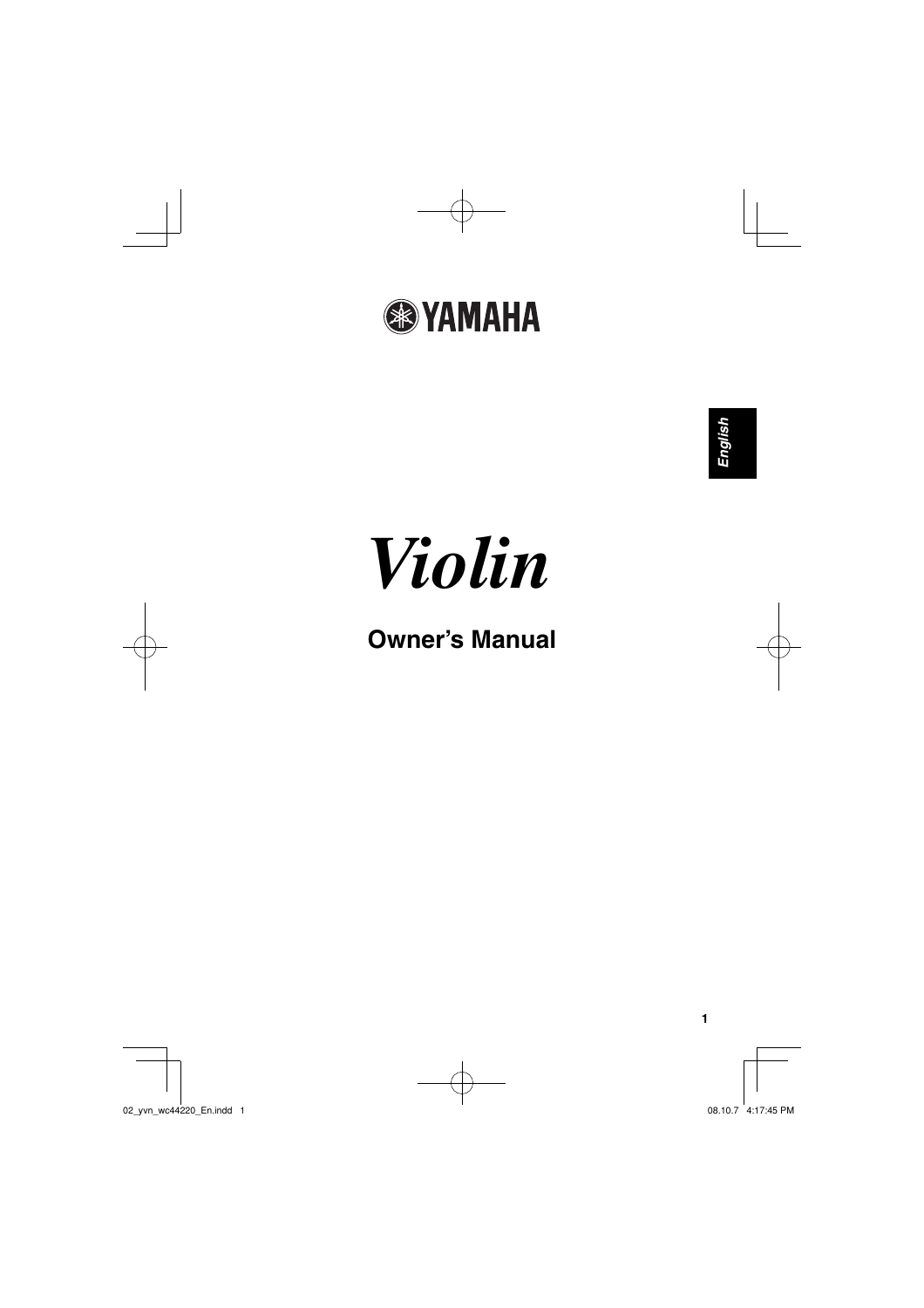*Thank you for purchasing this fine Yamaha instrument.*

## *Before You Start……*

*In order to maximize performance, and to ensure safety at all times, we recommend you read through this manual thoroughly before playing your instrument.*

# **Taking Care of Your Instrument**

**Please follow the guidelines set out below to prolong the lifetime of your violin.** 

- Be careful when transporting the instrument. Make sure the instrument is handled with care and is not subjected to any rough treatment, like bumping against other objects or dropping the instrument.
- Only use the violin and bow indoors.
- Exposing the instrument to certain environments, particularly sudden changes of temperature, may cause severe damage. Please take the necessary precautions to protect your instrument against the following:
	- Direct sunlight.
	- Excessively high or low temperatures.
	- Excessively high or low humidity.
	- Excessive dust or strong vibration.
- Avoid leaving the instrument in a car for any extended period of time. Extreme temperatures, such as during the summer and winter months, can be harmful to the instrument.
- Make sure you regularly clean your instrument with a soft, dry cloth. Never use benzene, alcohol, or thinner. Never use aerosol cans, or any other sprays within the vicinity of the instrument. These will damage the lacquer and general condition of the instrument.
- Prior to shipping the instrument has been adjusted and is ready for use. However, should you feel that additional adjustments are needed please contact your local Yamaha dealer, as some alterations require specialist skills.
- Do not attempt to modify or alter the instrument. It may make repair impossible.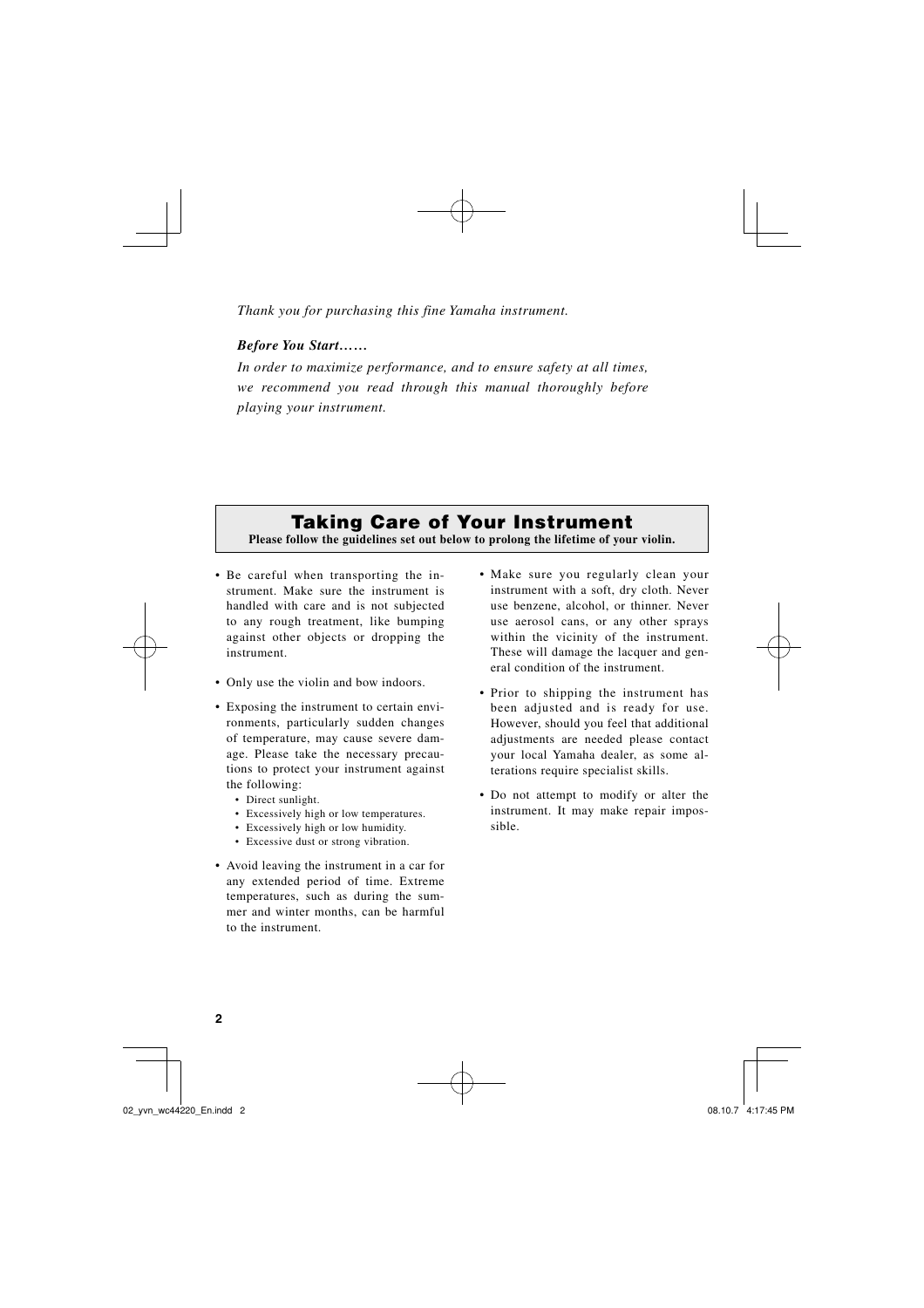# **Cautions Relating to the Instrument**

The instrument's body is made from natural woods (spruce, maple, ebony, etc.) that are held together with glue. For this reason, there may be some cases in which sudden changes in temperature or humidity cause the glue to fail, or tuning or performance related problems. Please pay close attention to the environment and manner in which you use the instrument.

- **In summer or winter seasons, wait until the instrument has adjusted to room temperature before playing.**
- Make sure you wipe the rosin dust off from the instrument after you finish playing.

The violin is a very delicate instrument. Any of the following can lead to damage and should be avoided.

- **Playing or leaving the instrument where it is exposed to direct sunshine.**
- **Playing or leaving the instrument in places with high humidity.**
- **Playing or leaving the instrument close to heat sources such as heaters, etc.**
- **Playing or leaving the instrument where it is in direct contact with cold air coming from air conditioners, etc.**

Plated parts such as the adjusters, metal brackets on the chin rest, etc., may tarnish over time due to the makeup of the metal plating. This, however, will have no influence on the performance of these parts. When tarnish first appears, normal maintenance and cleaning may be enough to remove the tarnish. (If the tarnish progresses normal cleaning may not be sufficient.)

As the instrument and many of its parts are made of natural wood, there may be some cases, where objects that come in contact with the wood (hands, parts of the body, cleaning cloth, etc.) may become discolored. Color on body parts is not harmful to your health but you should wash and remove it with water. We can not be held responsible for discoloration of clothing, etc., or the discoloration of the wood.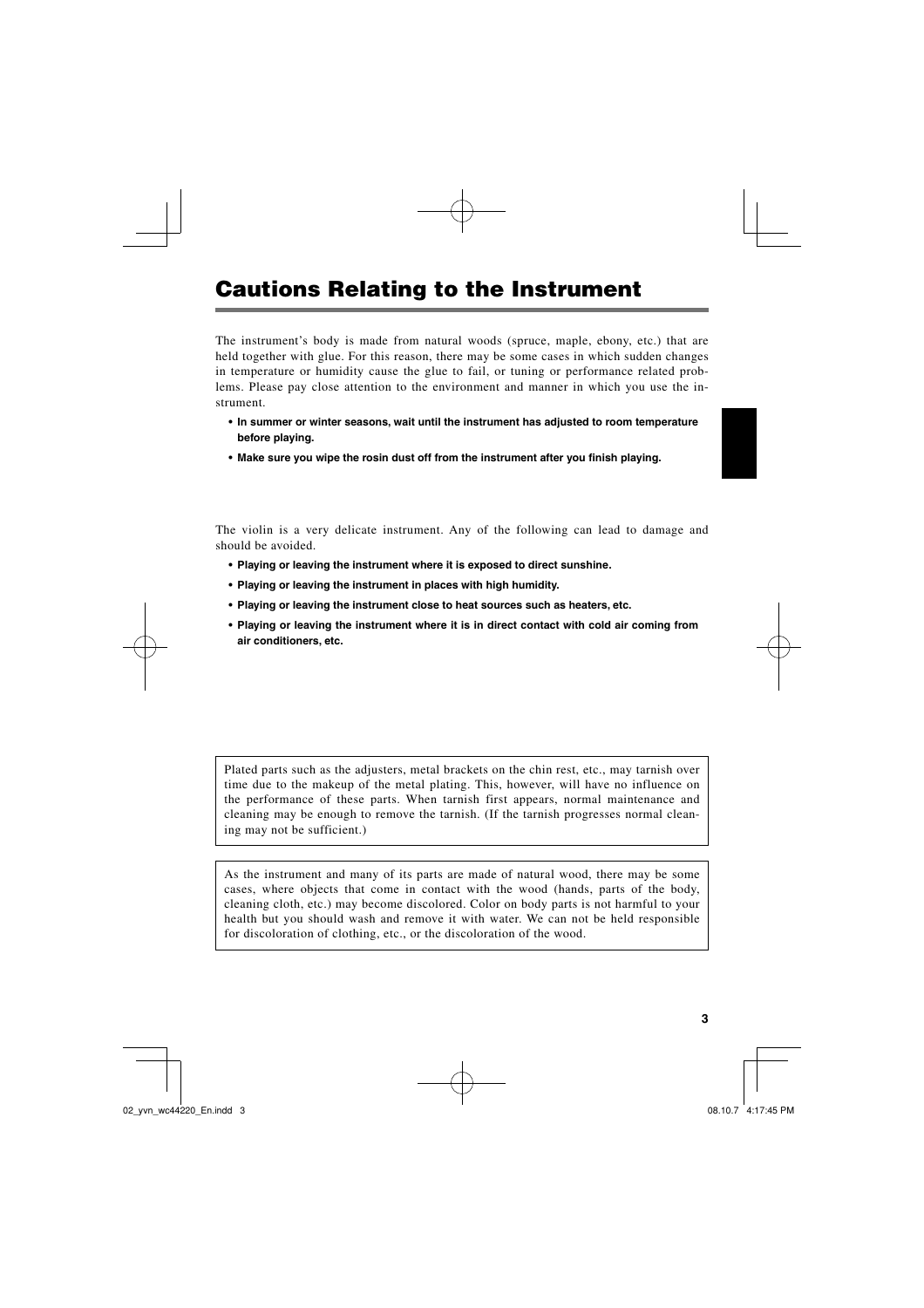# **Nomenclature**



- \* Part shapes may differ according to the model (model no.).
- \* Design and specifications are subject to change without notice.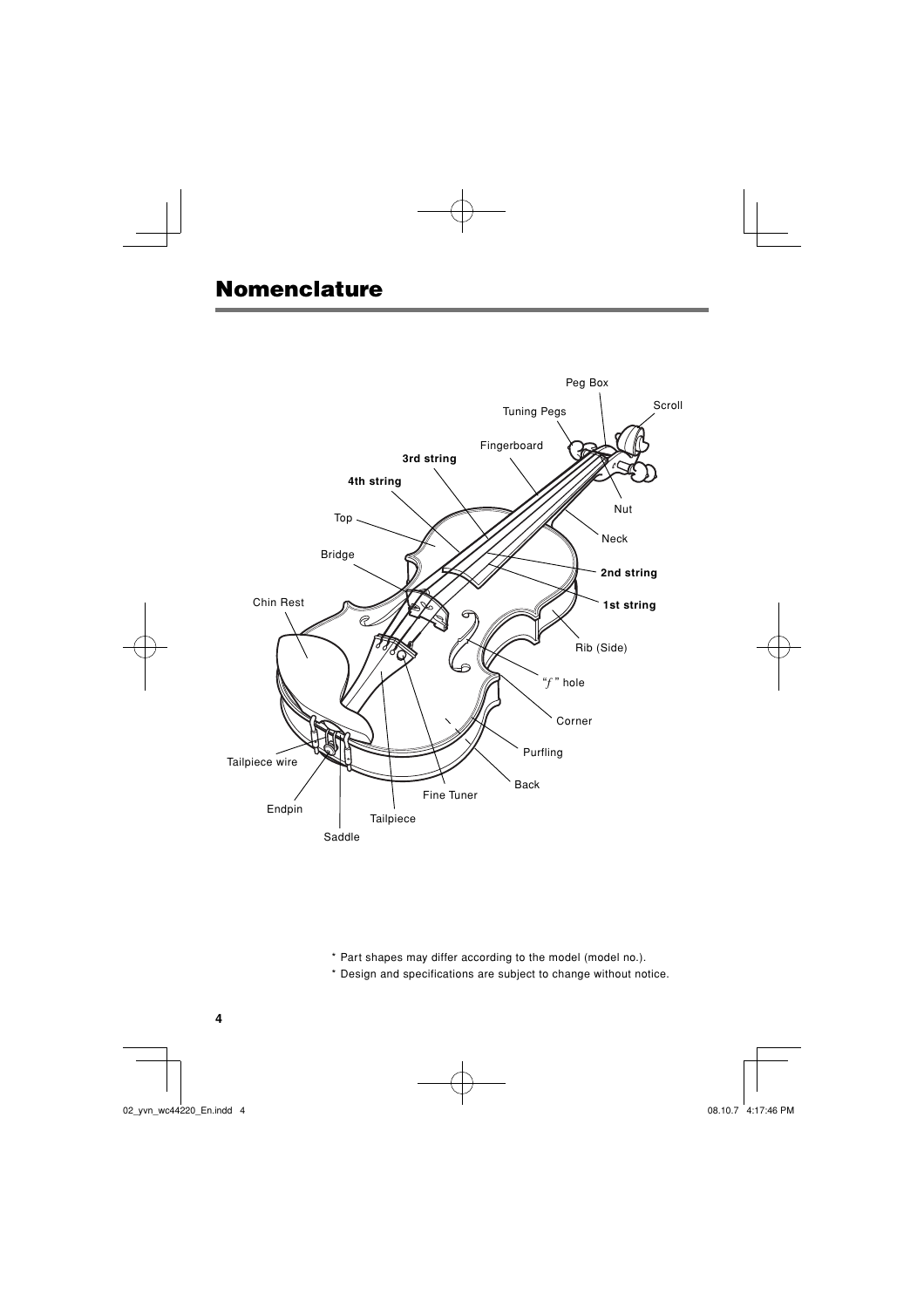# ■ **About the Bridge**

The instrument is shipped from the workshop with its bridge properly set and aligned on the instrument's top.

After confirming that the bridge is in proper alignment, tune the instrument.

- Four notches in the bridge provide proper spacing between the strings.
- Make sure that each string is set in its corresponding groove as shown in the illustration below.



**[Looking from the tailpiece]**

• Using the notches in the left and right side *f* holes as a guide, refer to the diagram below and make sure that the bridge is properly positioned. If the bridge is not properly positioned, place the instrument on a stable surface, slightly loosen the strings, then gently position the bridge using both hands. Also, make sure that each string is set in its groove.

### **[On the YVN100G/200G/500G]**

The center of the bridge should be aligned with a line running between the two *f* hole notches that face the center of the violin.



### **[On the YVN100S/200S/500S]**

The side of the bridge with the trademark (the side facing the tailpiece, the vertical side) should be aligned with a line running between the two *f* hole notches that face the center of the violin.



## **Caution**

**• To obtain the best tone quality and performance from the YVN100S/200S/500S, it is important that the bridge is properly set as shown in the diagram above. Refer to the illustrations above when adjusting the bridge.**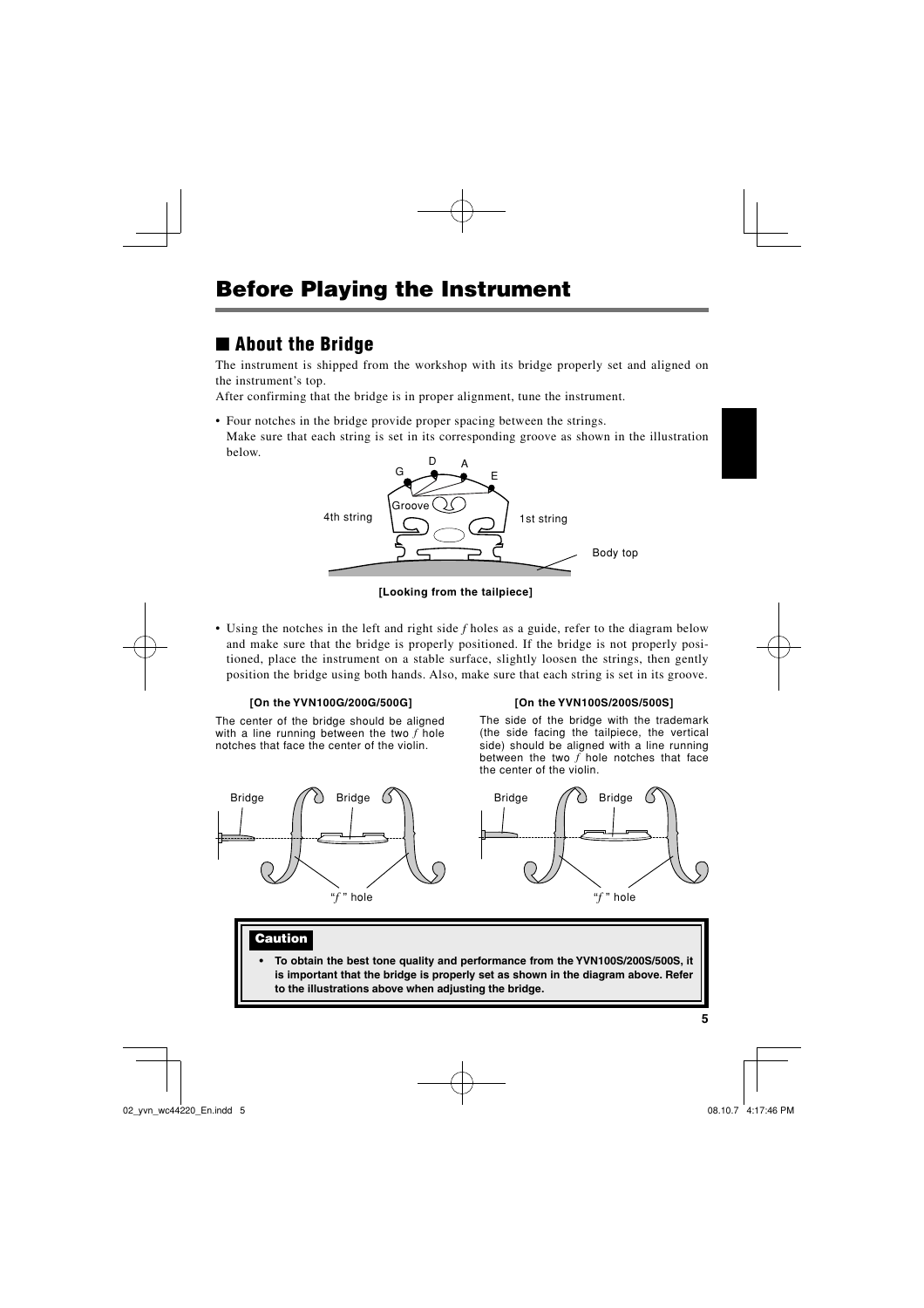- Make sure that the side of the bridge facing the tailpiece is standing at a right angle to the top of the instrument. If the bridge is leaning either direction, place the instrument on a stable surface, slightly loosen the strings then using both hands, gently adjust the bridge's angle. Make sure that the strings do not come out of their notches.
	- **\* Playing with a poorly aligned bridge can result in poor sound quality, and deformation or damage to the bridge.**



The side of the bridge facing the tailpiece should be at a right angle to the body of the instrument.



**[Bridge is placed vertically]**

# ■ **Tuning**

- The strings are tuned to the following pitches; The 1st string is tuned to E, the 2nd string to A, the 3rd string to D, and the 4th string to G. Use a piano, tuning fork, tuner, etc., and adjust the pitch of each string using the tuning pegs. When rotating the peg, apply firm pressure towards the peg box.
- After tuning is complete, make sure that the tailpiece side of the bridge is still properly aligned. If the bridge is leaning in either direction, slightly loosen the strings and carefully re-align the bridge using both hands.

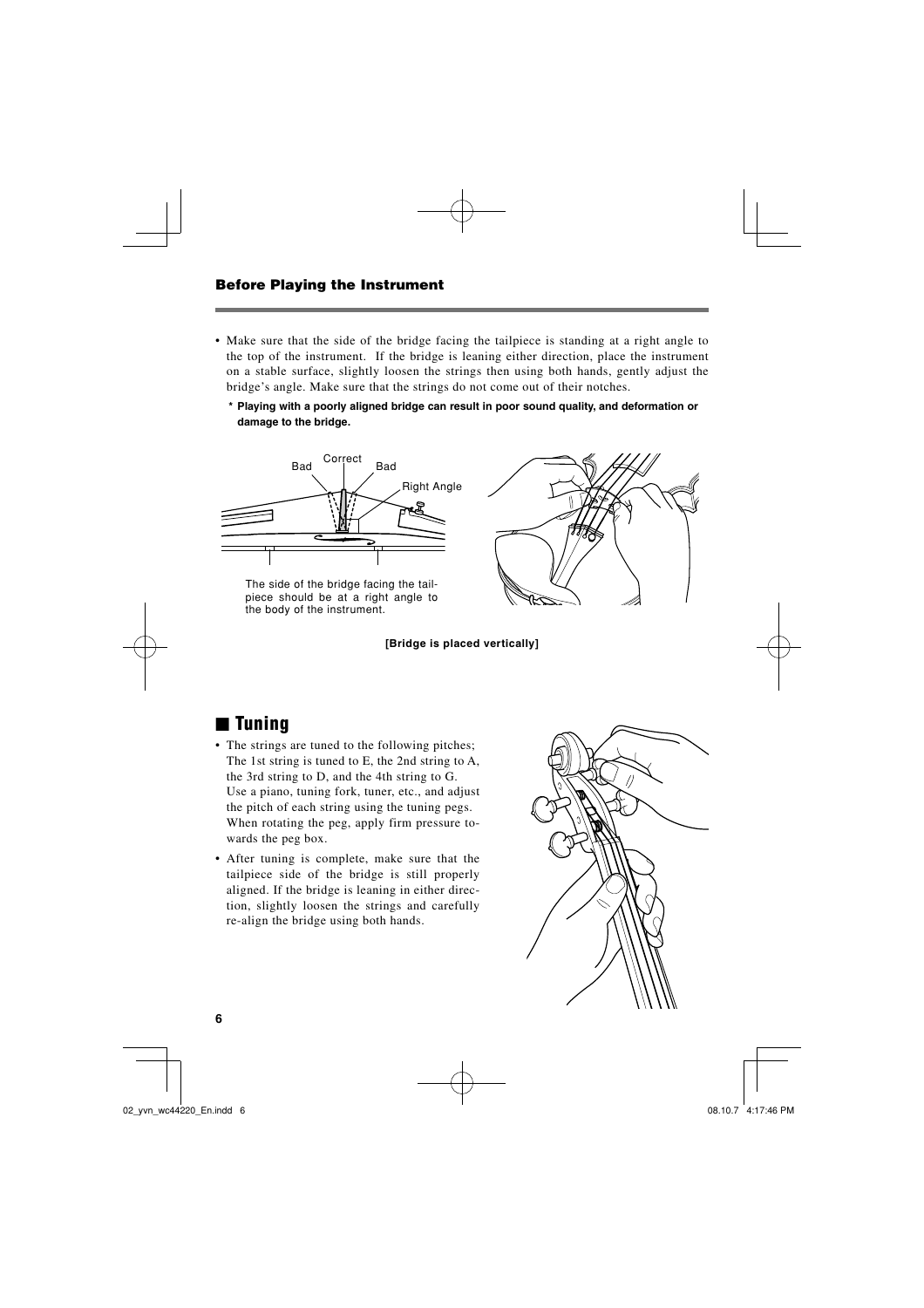• The fine tuner on the 1st string can be used for fine tuning the pitch of the string.

# **Caution**

- When tuning the strings, do not over loosen or over tighten the fine tuner. Doing **so may result in damage to the instrument, or cause noise during performance.**
- Please note that the fine tuner can come into contact with the body and cause **damage if the bridge is removed from the instrument.**
- Periodic tuning during performance or practice may be necessary. Please tune the instrument in the following manner.

## **[Holding the Pegs]**

## **The 3rd String [D]**

• Avoid contact or putting pressure on the 4th string (G) tuning peg with your thumb.

### **The 2nd String (A)**

• Avoid contact or putting pressure on the 1st string (E) tuning peg with your thumb.



## **The 4th String (G)**

• Avoid contact or putting pressure on the 3rd string (D) tuning peg with your index finger.



## **The 1st String (E)**

• Avoid contact or putting pressure on the 2nd string (A) tuning peg with your index finger.





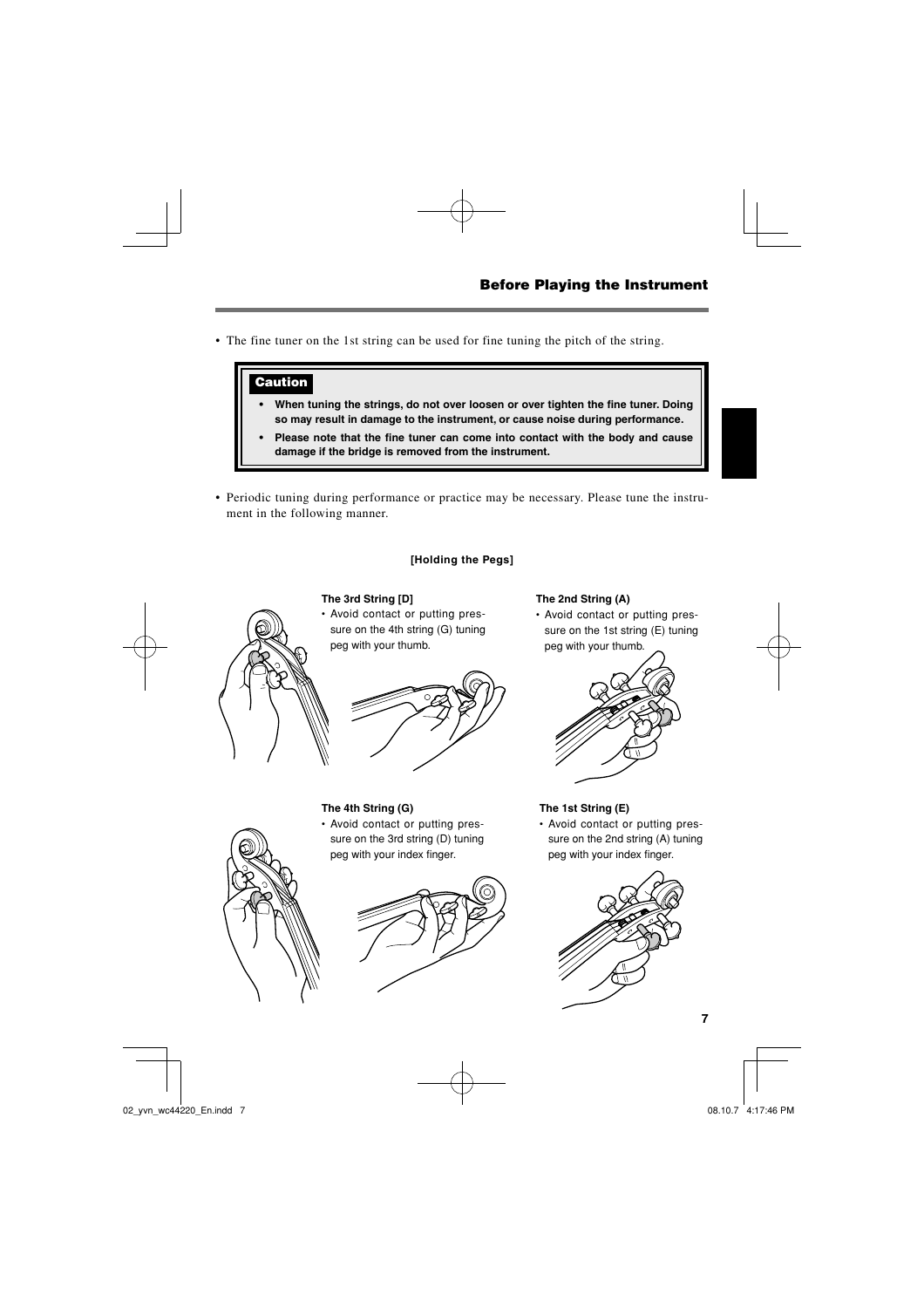# **Changing Strings**

As the strings get old, sound quality will gradually decrease, and it will become difficult to tune the instrument.

Change the strings as soon as you think they are getting old.

Always change strings one at a time, even when changing all of the strings.

## **Caution**

- The end of the strings are sharp and can cut fingers. Use caution when changing **strings.**
- **When changing or adjusting strings, do not put your face close to the instrument. The string may suddenly break resulting in eye or other unexpected injuries.**
- **1** Use a piano, tuning fork, tuner, etc., and adjust the pitch of each string using the tuning pegs. Before you string the instrument, set the fine tuner so that it is in the middle of its adjustment range. (1st string only)



The fine tuner should be set to the middle of its adjustment range.

- **2** Setting the Strings in the Tailpiece.
	- Insert the ball ends of the 4th (G), 3rd (D) and 2nd (A) strings into the hole on the tailpiece from above (or thread the string through the hole from underneath the tailpiece), then slide the string into the narrow notch and pull up.

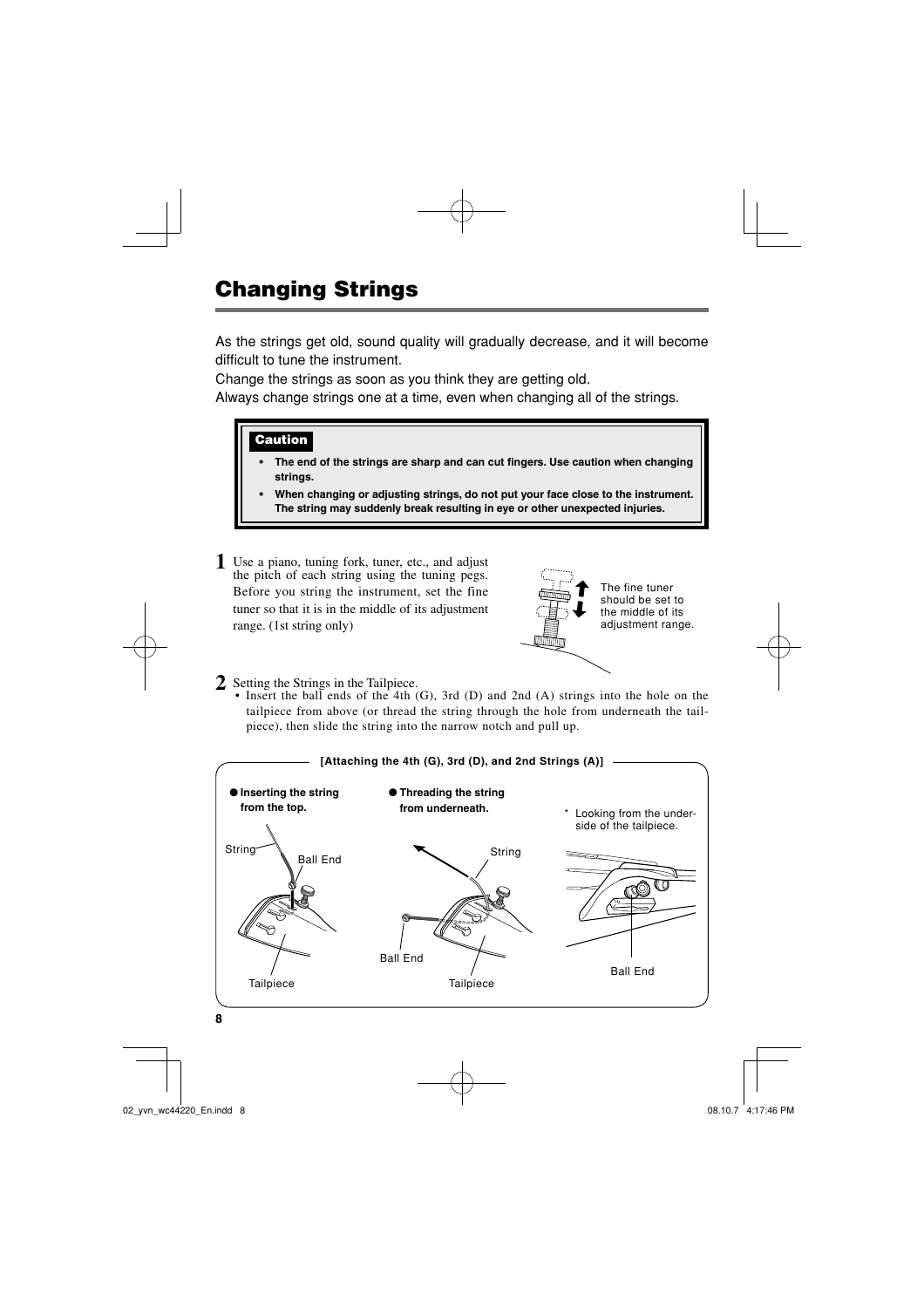• Hook the loop end of the 1st string (E) onto the hook on the fine tuner.



- **3** Insert the other end of the string into the hole on the peg, then wrap the string onto the peg.
	- On the 1st (E) and 2nd (A) strings, make two windings to the left of the hole, then the remaining windings to the right as shown in the illustration on the far right.
	- On the 3rd (D) and 4th (G) strings, make two windings to the right of the hole, then the remaining windings to the left as shown in the illustration on the left.

 Next, make sure that the bridge does not fall over as you wind the strings. Ensure that the strings pass over the corresponding grooves on the top of the bridge.

 (Make sure that the tailpiece side of the bridge is standing vertical to the violin top.)